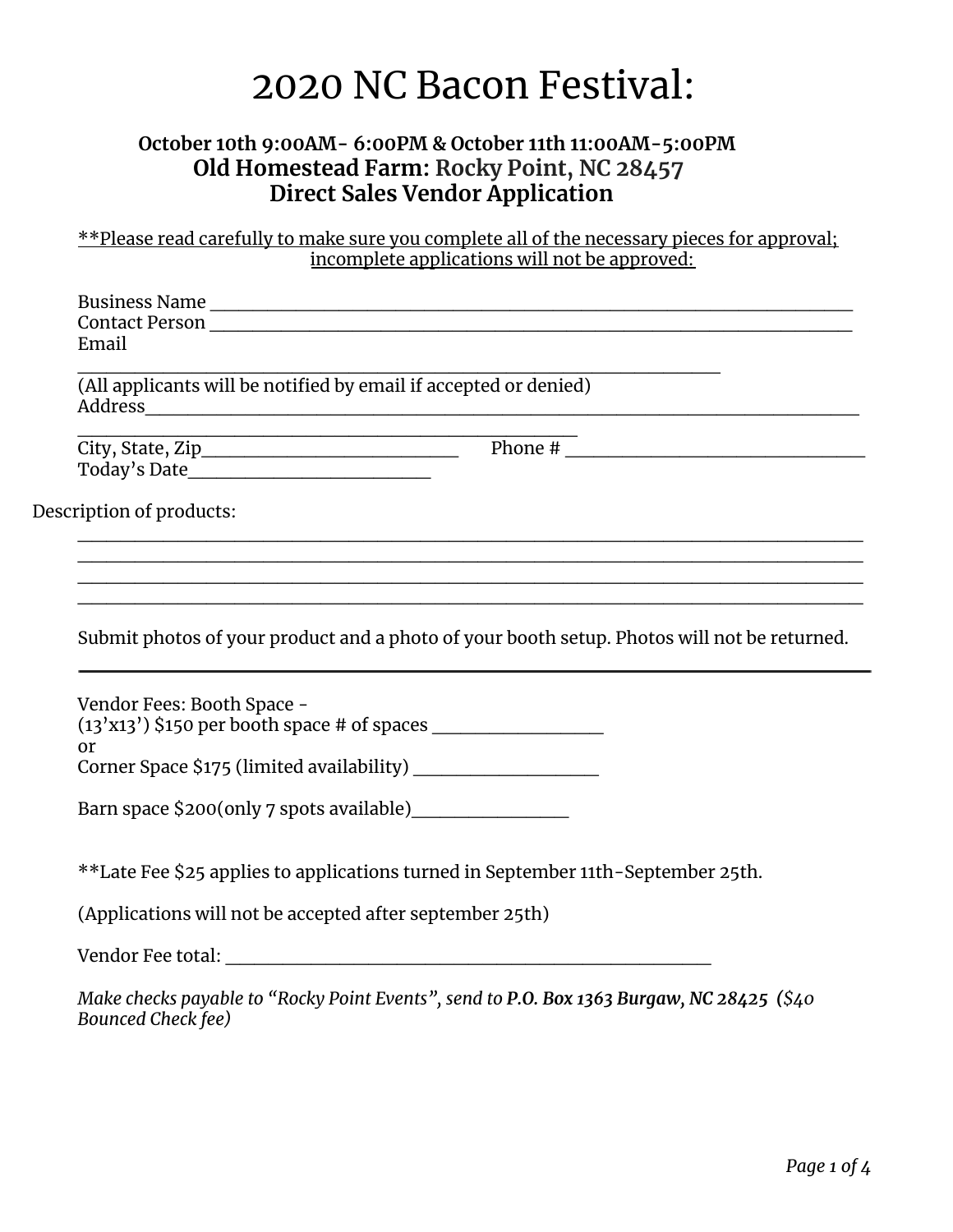#### **Vendor Expectations & Requirements:**

- All products not described in the application or not approved during the application process shall be .<br>removed.
- Each exhibitor is responsible for collecting the state Sales Tax and filing a report with the Department of Revenue. Where applicable, a tax ID number may be required.
- An accepted application is a commitment by the exhibitor to display his/her work during ALL scheduled hours of the festival. DO NOT PACK UP EARLY! Exhibitors who break down early may be excluded from future events.
- BOOTHS MAY NOT BE SHARED or split. Vendors are juried individually and accepted for the applications they submitted for approval.
- Vendors must provide and be solely responsible for their own displays. These displays must be sturdy enough to withstand weather and crowds minimizing the potential for injury.
- Vendors will confine their display to their assigned booth space (each space being 13'x13'). We have gone to considerable effort to allow for a maximum number of booths in an easy-to-follow configuration and allow for proper and safe aisle space. Expect to be asked to move if you are in any way outside your marked area.
- The vendors' space must be occupied 30 minutes prior to opening each morning of the show or the exhibitor will be considered a no-show and his/her space may be reassigned and no refund will be given. Absolutely no vehicles will be allowed in the craft area once the festival has started.
	- Vendors must provide and be solely responsible for their own displays. These displays must be sturdy enough to withstand weather and crowds minimizing the potential for injury. **Also, keep in mind the event takes place outside on a farm.**
- Setup and breakdown times will be strictly enforced. The breakdown will not begin until the end of the festival. Vehicles will not be permitted on the grounds until after the festival is complete.
- NO REFUNDS/Exchanges will be given! The intention of the festival is to operate according to the dates and times advertised; however, rescheduling or cancellation is at the discretion of the event director (David Crooks). Any changes will be sent out in an email format to vendors/sponsors.
	- As a guest on the event grounds, all vendors are expected to clean up their area of all trash.

Vendors are encouraged to share NC Bacon Festival posts with positive comments. Do not create "events" on Facebook. We go to great lengths to maintain our social media accounts and communication with our guests and wish to be the source of all information to the public

- As a guest on the festival grounds, all vendors are expected to treat festival staff, other vendors, and festival attendees with respect. Any inappropriate behaviors will result in being asked to leave the grounds immediately. Items may be collected after the festival is complete.
- If you have any concerns or notice any issues please inform the festival Director: David Crooks (910)-233-8017. Do not confront others (vendors, guests, etc).

\*\*\*All rules must be followed! Please mail completed applications to: **P.O. Box 1363 Burgaw, NC 28425**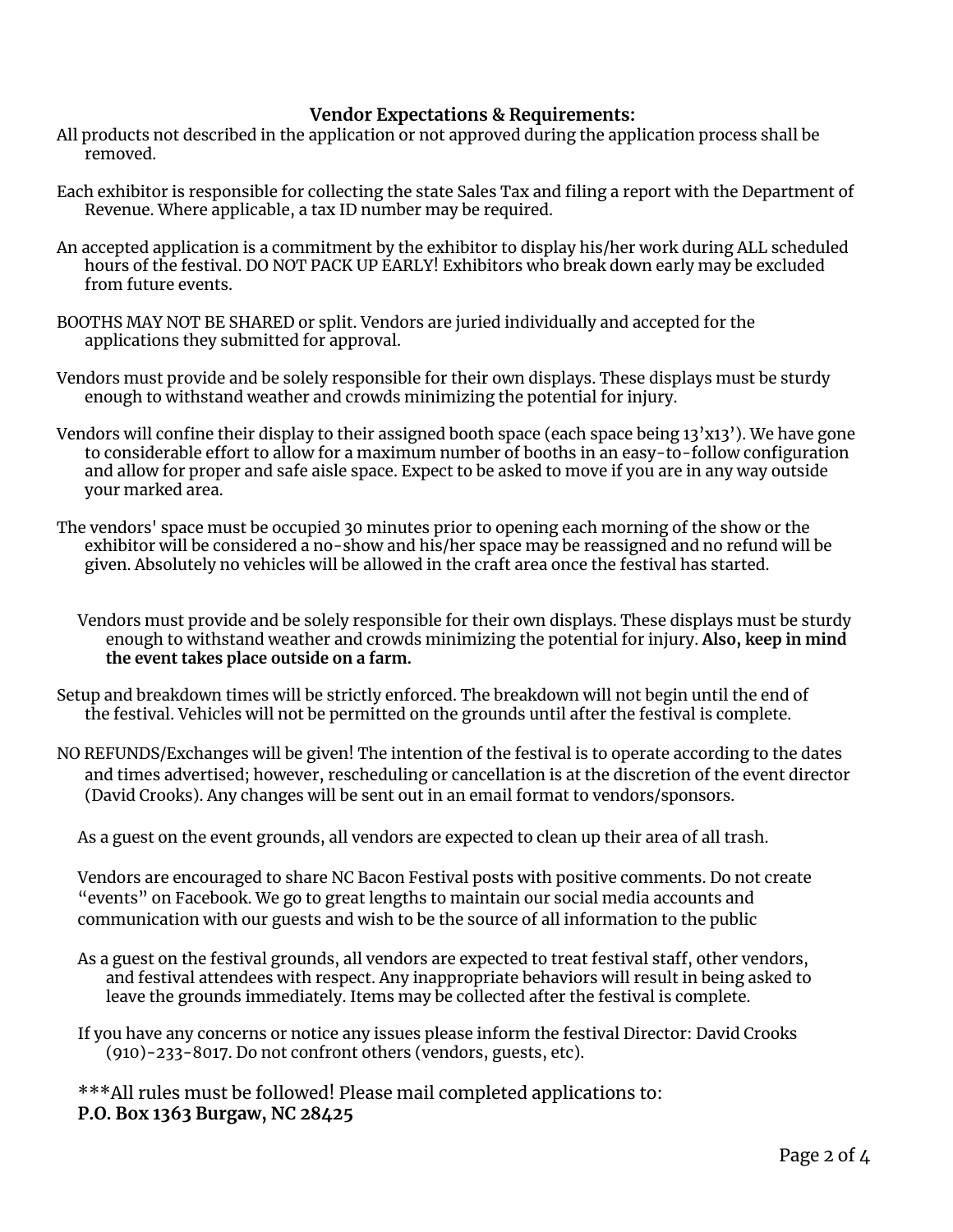#### **FESTIVAL LIABILITY RELEASE AGREEMENT**

I understand that reasonable security will be provided Saturday night, but I will not hold the NC Bacon Festival or its representatives liable for any loss, damage or injury. I further agree to indemnify, save harmless, and defend the NC Bacon Festival and its representatives in interest from and against any and all claims, demands, actions, debts, liabilities, and attorney fees arising out of, claimed on account of, or in any manner predicated upon loss or damage to the property of and injuries to or death or any and all persons whatsoever, in any manner caused or contributed to by the vendor, its agents or employees while in, upon, or about the NC Bacon Festival grounds where the booth is located, or while going to or departing from the same, and to indemnity and save harmless the NC Bacon Festival and its representatives in interest from any liability and that the NC Bacon Festival may suffer as the result of acts of negligence, fraud, or misconduct of any vendor's agent or employees on or about the NC Bacon Festival grounds. I release the NC Bacon Festival from any and all liability for loss or damage to property and merchandise used by the vendor in the operation of the concession due to theft, vandals, fire, storm, flood and damage through any force of nature otherwise. I further grant the NC Bacon Festival permission to use any photographs, motion pictures, recordings, or any other record of my participation in the festival for any legitimate reasons.

NOTE: Signature must be from the same vendor as on the application submitted.

SIGNED \_\_\_\_\_\_\_\_\_\_\_\_\_\_\_\_\_\_\_\_\_\_\_\_\_\_\_\_\_\_\_\_\_\_\_\_\_\_\_\_\_\_\_\_

DATED \_\_\_\_\_\_\_\_\_\_\_\_\_\_\_\_\_\_\_\_\_\_\_\_\_\_\_\_\_\_\_\_\_\_\_\_\_\_\_\_\_\_\_\_